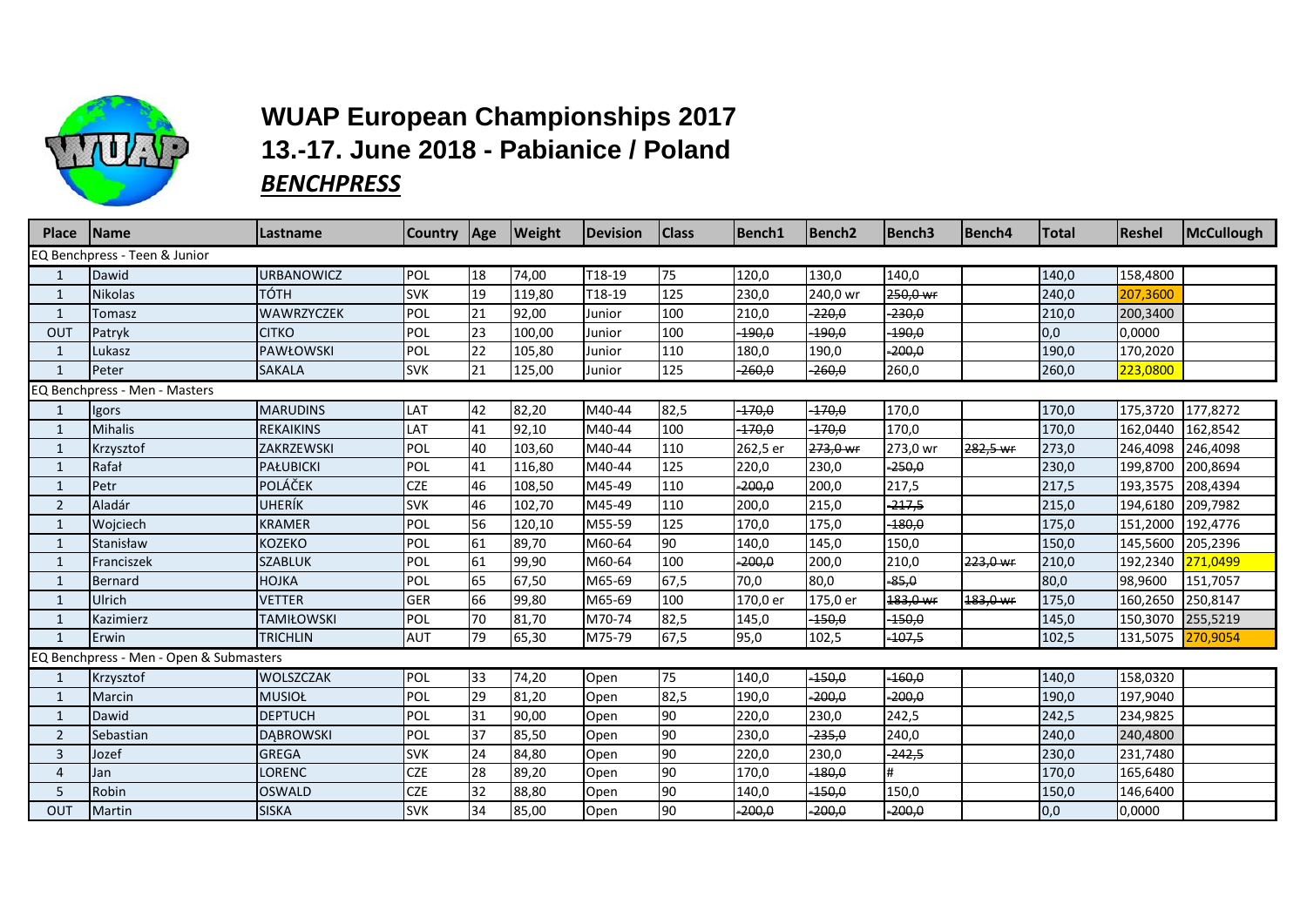| $\mathbf{1}$   | Rafał                                | ŻARNOWSKI          | POL        | 26              | 91,80  | Open      | 100   | 200,0    | 205,0    | 210,0    |          | 210,0              | 200,6760 |  |
|----------------|--------------------------------------|--------------------|------------|-----------------|--------|-----------|-------|----------|----------|----------|----------|--------------------|----------|--|
| $\overline{2}$ | <b>Bart</b> tomiej                   | ROGOZIŃSKI         | POL        | 36              | 97,60  | Open      | 100   | 190,0    | $-195,0$ |          |          | 190,0              | 175,6740 |  |
| OUT            | Petr                                 | <b>BOLF</b>        | <b>CZE</b> | 31              | 109,30 | Open      | 110   | $-330,0$ | $-330,0$ | $-330,0$ |          | 0,0                | 0,0000   |  |
| $\mathbf{1}$   | Grzegorz                             | WAŁGA              | POL        | 30              | 114,50 | Open      | 125   | 320,0    | 400,0 wr | 400,0 wr |          | 320,0              | 279,3600 |  |
| $\overline{2}$ | Piotr                                | <b>SŁAPA</b>       | POL        | 35              | 124,90 | Open      | 125   | 290,0    | $-300,0$ | 300,0    |          | 300,0              | 257,4000 |  |
| $\overline{3}$ | Richard                              | <b>SZANYI</b>      | <b>SVK</b> | $\overline{26}$ | 115,60 | Open      | 125   | 245,0    | 255,0    | 260,0    |          | 260,0              | 226,6160 |  |
| $\mathbf{1}$   | Petr                                 | <b>KOHOUT</b>      | <b>CZE</b> | 34              | 126,30 | Open      | 140   | 230,0    | 250,0    | 262,5    |          | $\overline{262,5}$ | 224,7000 |  |
| OUT            | Václav                               | ČEŠKA              | <b>CZE</b> | 32              | 126,20 | Open      | 140   | $-320,0$ | $-320,0$ | #        |          | 0,0                | 0,0000   |  |
| $\mathbf{1}$   | Robert                               | HOJKA              | POL        | 39              | 99,10  | Submaster | 100   | $-130,0$ | 130,0    | 140,0    |          | 140,0              | 128,6040 |  |
| $\mathbf{1}$   | Ján                                  | <b>SISKA</b>       | <b>SVK</b> | $\overline{38}$ | 119,70 | Submaster | 125   | 200,0    | 230,0    | $-250,0$ |          | 230,0              | 198,7660 |  |
|                | RAW Benchpress - Women               |                    |            |                 |        |           |       |          |          |          |          |                    |          |  |
| $\mathbf{1}$   | Justyna                              | MIŚ                | POL        | 17              | 72,70  | T16-17    | 75    | 55,0     | 57,5     | 60,0 wr  |          | 60,0               | 94,2720  |  |
| 1              | Wiktoria                             | <b>PAGA</b>        | POL        | 23              | 58,80  | Junior    | 60    | 52,5 er  | 55,0 er  | 60,0 er  | 62,5 er  | 60,0               | 108,8160 |  |
| $\overline{3}$ | Emila                                | <b>TRUSZKOWSKA</b> | POL        | 23              | 62,80  | Junior    | 67,5  | 47,5     | 52,5     | 55       |          | 52,5               | 90,2475  |  |
| $\mathbf{1}$   | Marta                                | <b>ZAWADZKA</b>    | POL        | $\overline{21}$ | 69,90  | Junior    | 75    | 90,0 wr  | 95,0 wr  | 100,0 wr |          | 95,0               | 152,6080 |  |
| $\mathbf{1}$   | Koralewska Małgorzata                | <b>HAŁAS</b>       | POL        | 31              | 60,00  | Open      | 60    | 107,5 wr | 115,0 wr | 120,0 wr | 121,0 wr | 120,0              | 213,9600 |  |
| 1              | Honorata                             | <b>KACZOROWSKA</b> | POL        | 32              | 62,50  | Open      | 67,5  | 117,5    | 120,0    | 122,5    | 131,0 wr | 122,5              | 211,3125 |  |
| $\overline{2}$ | <b>Nicole</b>                        | <b>KEGELER</b>     | <b>GER</b> | 34              | 63,30  | Open      | 67,5  | 85,0     | 90,0     | 95,0     |          | 95,0               | 162,4690 |  |
| $\mathbf{1}$   | Marta                                | <b>CHACHUŁA</b>    | POL        | 30              | 69,00  | Open      | 75    | 100,0    | 105,0 wr | 107,5 wr |          | 105,0              | 169,8900 |  |
| $\mathbf{1}$   | Katalin                              | <b>MEZEI</b>       | <b>HUN</b> | 38              | 51,00  | Submaster | 52    | 60,0     | 65,0     | $-70,0$  |          | 65,0               | 138,5800 |  |
| $\mathbf{1}$   | <b>Tatiana</b>                       | MAGULOVÁ           | <b>SVK</b> | 36              | 73,80  | Submaster | 75    | 82,5 wr  | 87,5 wr  | 87,5 wr  |          | 87,5               | 136,2725 |  |
| $\overline{2}$ | Monika                               | <b>GRYZIECKA</b>   | POL        | 37              | 70,10  | Submaster | 75    | 60,0     | 62,5     | 67,5     |          | 67,5               | 108,2430 |  |
| $\mathbf{1}$   | Krystyna                             | <b>PUZIO</b>       | POL        | 53              | 91,00  | M50-54    | $90+$ | 55       | 60       | 65       |          | 55,0               | 77,7700  |  |
| OUT            | <b>Bettina</b>                       | RAZZOUKI-KORKIS    | POL        | 52              | 56,80  | M50-54    | 60    | $-60,0$  | #        | #        |          | 0,0                | 0,0000   |  |
|                | RAW Benchpress - Men - Teen & Junior |                    |            |                 |        |           |       |          |          |          |          |                    |          |  |
| 1              | Krystian                             | <b>TUZIKOWSKI</b>  | POL        | 16              | 66,00  | $T16-17$  | 67,5  | 90,0     | $-95,0$  | $-95,0$  |          | 90,0               | 114,1200 |  |
| $\overline{2}$ | Kacper                               | <b>KOLŚNIK</b>     | POL        | 17              | 65,80  | $T16-17$  | 67,5  | 87,5     | $-92,5$  | $-92,5$  |          | 87,5               | 111,3000 |  |
| $\mathbf{1}$   | Patryk                               | <b>KONIECZNY</b>   | POL        | 16              | 80,80  | T16-17    | 82,5  | 85,0     | 97,5     | 102,5    |          | 102,5              | 107,1740 |  |
| 1              | Jakub                                | <b>DROZDOWSKI</b>  | POL        | 17              | 104,10 | T16-17    | 110   | 137,5    | 145,0 er | 150,0 er |          | 145,0              | 130,5870 |  |
| $\mathbf{1}$   | Patryk                               | WÓJCIK             | POL        | 18              | 59,90  | T18-19    | 60    | 110,0    | 112,5 wr | 115,0 wr |          | 112,5              | 160,4925 |  |
| $\mathbf{1}$   | Csaba                                | <b>PÉTER</b>       | <b>SVK</b> | 18              | 70,60  | T18-19    | 75    | 110,0    | 120,0    | 127,5    |          | 127,5              | 151,0110 |  |
| $\overline{2}$ | Dawid                                | <b>URBANOWICZ</b>  | POL        | 18              | 73,00  | T18-19    | 75    | 90,0     | 102,5    | 110,0    |          | 110,0              | 126,1700 |  |
| $\mathbf{1}$   | Mateusz                              | <b>SCHMIDLA</b>    | POL        | 18              | 89,50  | T18-19    | 90    | 80,0     | 90,0     | $-100,0$ |          | 90,0               | 87,4800  |  |
| $\mathbf{1}$   | Kamil                                | KOWALSKI           | POL        | 19              | 98,60  | T18-19    | 100   | 150,0    | $-157,5$ | 157,5    | 166      | 157,5              | 144,9945 |  |
| $\mathbf{1}$   | Nikolas                              | <b>TÓTH</b>        | <b>SVK</b> | 19              | 120,70 | T18-19    | 125   | 160,0    | 170,0    | 182,5 wr |          | 182,5              | 157,4975 |  |
| $\mathbf{1}$   | György                               | SZTANÓ             | <b>HUN</b> | $\overline{21}$ | 54,40  | Junior    | 56    | 120,0 wr | 125,0 wr | 130,0 wr | 132,5 wr | 130,0              | 217,4900 |  |
| $\mathbf{1}$   | Jakub                                | <b>CHRZANOWSKI</b> | POL        | 20              | 73,00  | Junior    | 75    | 190,0 wr | 200,0 wr | 200,0 wr |          | 190,0              | 217,9300 |  |
| $\overline{2}$ | Sebastian                            | ŻURAWSKI           | POL        | 20              | 72,20  | Junior    | 75    | $-165,0$ | 165,0    | $-170,0$ |          | 165,0              | 191,2020 |  |
| $\mathbf{1}$   | Dominik                              | HUDAČEK            | <b>SVK</b> | $\overline{23}$ | 78,80  | Junior    | 82,5  | 170,0    | $-175,0$ | 175,0    |          | 175,0              | 186,9700 |  |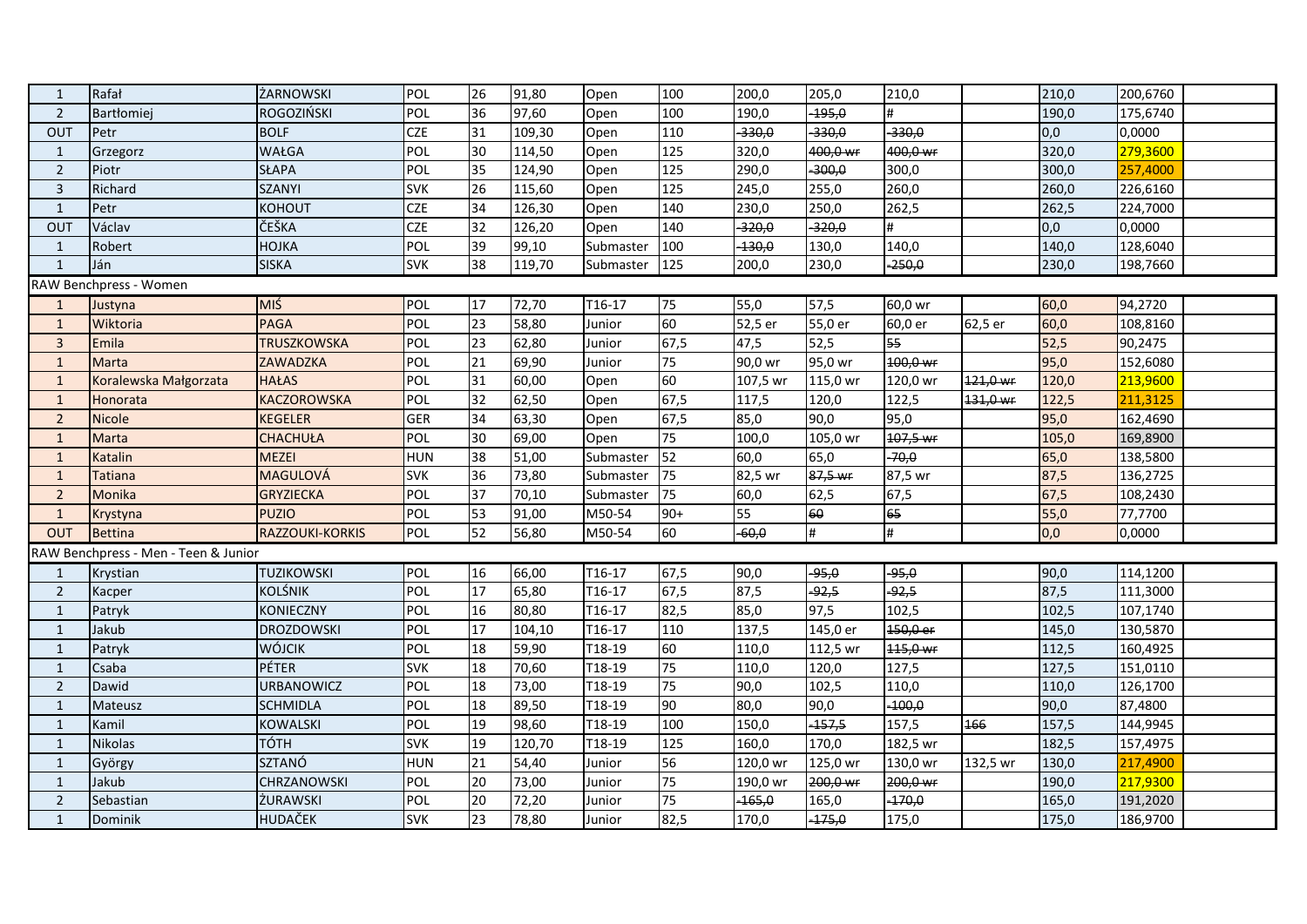| $\overline{2}$ | Marcin                         | <b>BAŁA</b>       | POL        | 23 | 81,10  | Junior | 82,5   | 170,0    | 175,0    | $-177,5$ | 175,0 | 182,4900 |          |
|----------------|--------------------------------|-------------------|------------|----|--------|--------|--------|----------|----------|----------|-------|----------|----------|
| 3              | <b>Bart</b> omiej              | <b>KOZIARA</b>    | POL        | 22 | 80,50  | Junior | 82,5   | 160,0    | 162,5    | $-165,0$ | 162,5 | 170,3000 |          |
| $\mathbf{1}$   | Patryk                         | KACZMAREK         | POL        | 23 | 89,50  | Junior | 90     | 160,0    | 165,0    | 170,0    | 170,0 | 165,2400 |          |
| $\mathbf{1}$   | <b>Nikolas</b>                 | <b>NEUMAN</b>     | <b>CZE</b> | 21 | 99,90  | Junior | 100    | 160,0    | 167,5    | 175,0    | 175,0 | 160,1950 |          |
| $\mathbf{1}$   | Branislav                      | <b>HÁBER</b>      | <b>SVK</b> | 23 | 105,60 | Junior | 110    | 200,0    | 207,5    | $-215,0$ | 207,5 | 186,0445 |          |
| $\overline{2}$ | Tobiasz                        | <b>TYSZKO</b>     | POL        | 21 | 109,50 | Junior | 110    | 190,0    | $-200,0$ | $-200,0$ | 190,0 | 168,3400 |          |
| $\mathbf{1}$   | Marcin                         | <b>SZEMBERG</b>   | POL        | 22 | 130,10 | Junior | 140    | 190,0    | $-195,0$ | $-195,0$ | 190,0 | 161,6900 |          |
|                | RAW Benchpress - Men - Masters |                   |            |    |        |        |        |          |          |          |       |          |          |
| 1              | <b>Bartosz</b>                 | <b>SŁODEK</b>     | POL        | 40 | 63,90  | M40-44 | 67,5   | 100,0    | 110,0    | $-115,0$ | 110,0 | 144,4740 | 144,4740 |
| 1              | Rafał                          | <b>BARTELIK</b>   | POL        | 43 | 82,50  | M40-44 | 82,5   | 122,5    | 127,5    | $-132,5$ | 127,5 | 131,1975 | 134,8710 |
| $\overline{2}$ | Łukasz                         | LISIECKI          | POL        | 40 | 81,20  | M40-44 | 82,5   | 120,0    | 125,0    | $-130,0$ | 125,0 | 130,2000 | 130,2000 |
| $\mathbf{1}$   | Andrzei                        | <b>JURASZEK</b>   | POL        | 40 | 90,00  | M40-44 | 90     | 160,0    | 165,0    | 167,5    | 167,5 | 162,3075 | 162,3075 |
| $\mathbf{1}$   | Robert                         | <b>KANCLERZ</b>   | POL        | 40 | 95,50  | M40-44 | 100    | 195,0    | 200,0    | 205,0    | 205,0 | 191,4700 | 191,4700 |
| $\overline{2}$ | Ryszard                        | SOBIERAJSKI       | POL        | 41 | 98,50  | M40-44 | 100    | $-150,0$ | 150,0    | 160,0    | 160,0 | 147,3600 | 148,0968 |
| $\mathbf{1}$   | Rafał                          | PAŁUBICKI         | POL        | 41 | 116,80 | M40-44 | 125    | 200,0    | 205,0    | $-210,0$ | 205,0 | 178,1450 | 179,0357 |
| $\overline{2}$ | <b>Bjorn</b>                   | <b>PSCHERER</b>   | <b>GER</b> | 42 | 124,50 | M40-44 | 125    | 180,0    | 190,0    | 195,0    | 195,0 | 167,3100 | 169,6523 |
|                | Rudolf                         | <b>HLAVSA</b>     | <b>CZE</b> | 43 | 123,60 | M40-44 | 125    | $-200,0$ | $-200,0$ | $-200,0$ | 0,0   | 0,0000   | 0,0000   |
| $\mathbf{1}$   | Krzysztof                      | <b>HALCZYK</b>    | POL        | 43 | 131,40 | M40-44 | 140    | 170,0    | 177,5    | 180,0    | 180,0 | 153,0000 | 157,2840 |
| $\mathbf{1}$   | Tomasz                         | WĘGLIŃSKI         | POL        | 40 | 142,90 | M40-44 | $140+$ | 200,0    | 210,0 wr | 220,0 wr | 210,0 | 175,8540 | 175,8540 |
| $\overline{2}$ | Miroslaw                       | HENDZEL           | <b>AUT</b> | 43 | 150,00 | M40-44 | $140+$ | 200,0    | 210,0    |          | 210,0 | 174,5100 | 179,3963 |
| $\mathbf{1}$   | Tám                            | <b>NGUYEN</b>     | <b>SVK</b> | 47 | 81,90  | M45-49 | 82,5   | 140,0    | 150,0    | $-160,0$ | 150,0 | 155,2200 | 170,1211 |
| $\mathbf{1}$   | Jacek                          | <b>KRYSIUK</b>    | POL        | 45 | 87,10  | M45-49 | 90     | 165,0    | 170,0    | $-175,0$ | 170,0 | 168,1640 | 178,2538 |
| $\overline{2}$ | Mario                          | <b>AUER</b>       | <b>AUT</b> | 45 | 87,70  | M45-49 | 90     | 155,0    | 167,5    | 172,5    | 167,5 | 165,0545 | 174,9578 |
| $\mathbf{1}$   | František                      | SAJKO             | <b>SVK</b> | 47 | 93,80  | M45-49 | 100    | 145,0    | 155,0    | 162,5    | 162,5 | 153,3350 | 168,0552 |
| $\mathbf{1}$   | Vojtech                        | LAZOK             | <b>SVK</b> | 49 | 107,30 | M45-49 | 110    | 170,0    | 180,0    | 185,0    | 185,0 | 164,9830 | 186,7608 |
| $\mathbf{1}$   | Roman                          | <b>FABIAN</b>     | <b>CZE</b> | 49 | 114,30 | M45-49 | 125    | 130,0    | 152,5    | 155,0    | 155,0 | 135,4390 | 153,3169 |
| $\overline{2}$ | Ján                            | <b>HUBAY</b>      | <b>SVK</b> | 47 | 119,40 | M45-49 | 125    | 140,0    | 150,0    | 155,0    | 155,0 | 134,0750 | 146,9462 |
| $\mathbf{1}$   | Zbigniew                       | <b>DREWNIAK</b>   | POL        | 45 | 130,00 | M45-49 | 140    | 160,0    | 170,0    | 180,0    | 180,0 | 153,1800 | 162,3708 |
| $\mathbf{1}$   | Grzegorz                       | <b>KANTOR</b>     | POL        | 46 | 147,50 | M45-49 | $140+$ | 180,0    | $-185,0$ | 185,0    | 185,0 | 154,1050 | 166,1252 |
| $\mathbf{1}$   | Ladislav                       | <b>JANTEK</b>     | <b>SVK</b> | 52 | 82,40  | M50-54 | 82,5   | 160,0    | $-170,0$ | $-170,0$ | 160,0 | 164,7680 | 195,5796 |
| $\overline{2}$ | Marek                          | <b>GRUSZECKI</b>  | POL        | 50 | 80,90  | M50-54 | 82,5   | 120,0    | 127,5    | 130,0    | 130,0 | 135,8240 | 156,1976 |
| $\overline{3}$ | Piotr                          | <b>JURKIEWICZ</b> | POL        | 52 | 75,70  | M50-54 | 82,5   | 120,0    | 125,0    | $-127,5$ | 125,0 | 138,4500 | 164,3402 |
| $\mathbf{1}$   | Gábor                          | <b>REICHERT</b>   | <b>HUN</b> | 54 | 85,40  | M50-54 | 90     | 120,0    | $-125,0$ | $-125,0$ | 120,0 | 120,3360 | 147,7726 |
| $\mathbf{1}$   | Jerzy                          | <b>JANOWSKI</b>   | POL        | 53 | 99,30  | M50-54 | 100    | 185,0    | 195,0    | $-207,5$ | 195,0 | 178,9710 | 216,0180 |
| $\overline{2}$ | Helmut                         | SILBERBAUER       | <b>AUT</b> | 53 | 98,20  | M50-54 | 100    | 150,0    | 160,0    | $-162,5$ | 160,0 | 147,5520 | 178,0953 |
| $\mathbf{1}$   | Krzysztof                      | BOZYCZKO-JAŁOCHA  | POL        | 52 | 107,60 | M50-54 | 110    | 205,0 wr | 210,0 wr | 215,0 wr | 215,0 | 191,4790 | 227,2856 |
| $\mathbf{1}$   | Csaba                          | <b>MOLNÁR</b>     | <b>HUN</b> | 53 | 123,40 | M50-54 | 125    | 186,0 wr | 193,0 wr | 193,0 wr | 193,0 | 165,9800 | 200,3379 |
| $\overline{2}$ | Adam                           | <b>UBERTOWSKI</b> | <b>POL</b> | 51 | 121,50 | M50-54 | 125    | 150,0    | 160,0    | $-170,0$ | 160,0 | 137,9200 | 161,0906 |
| $\mathbf{1}$   | László                         | <b>VASS</b>       | <b>HUN</b> | 53 | 138,90 | M50-54 | 140    | 190,0    | $-200,0$ | 200,0    | 200,0 | 168,2800 | 203,1140 |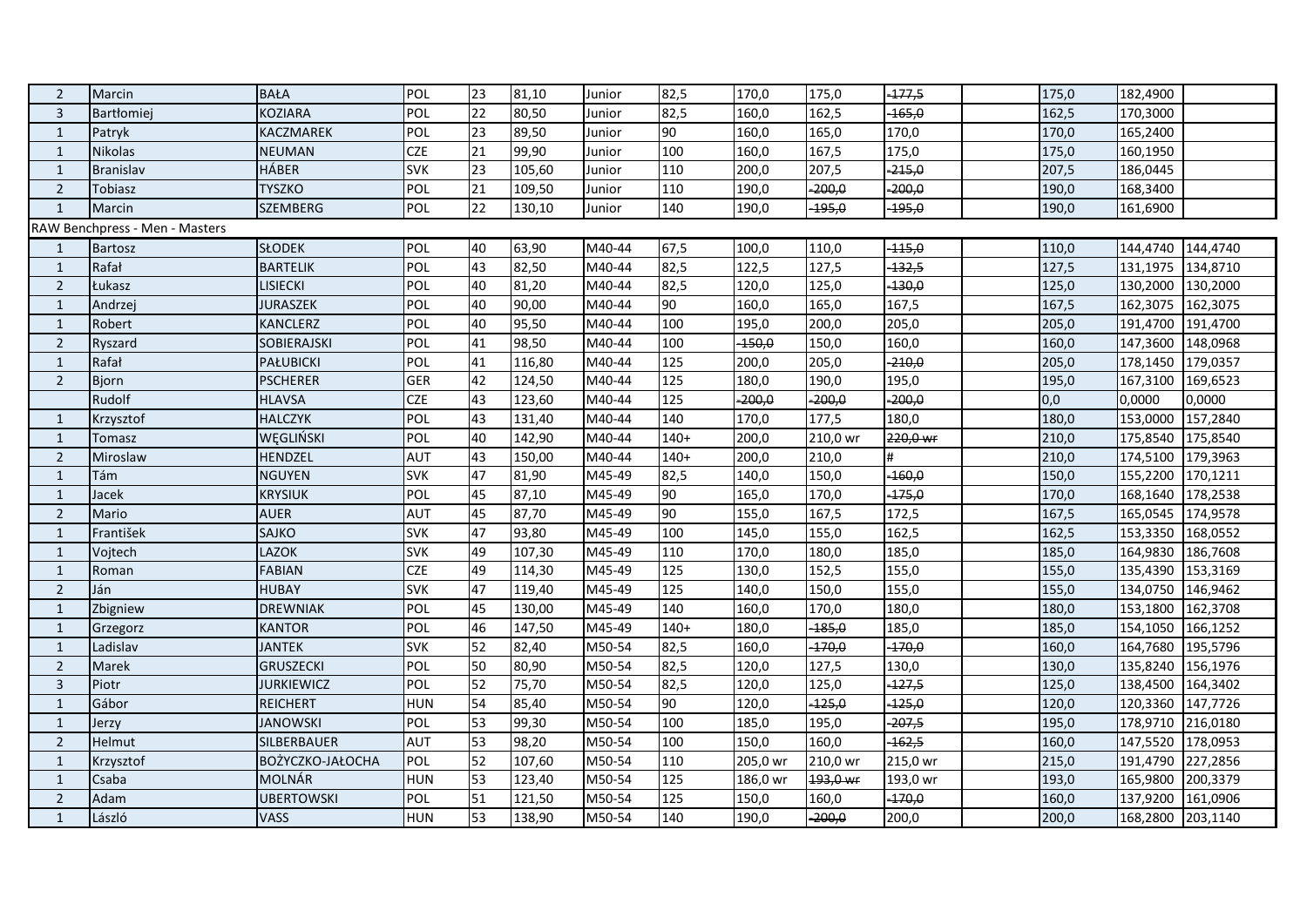| $\mathbf{1}$   | Mirosław                                | <b>URBANIAK</b>   | POL        | 57 | 82,00  | M55-59 | 82,5 | 135,0    | 140,0    | 145,0 wr |          | 145,0 | 149,9300 194,4592 |          |
|----------------|-----------------------------------------|-------------------|------------|----|--------|--------|------|----------|----------|----------|----------|-------|-------------------|----------|
| 2              | Zdzisław                                | LEŚNIEWSKI        | POL        | 56 | 81,00  | M55-59 | 82,5 | 90,0     | $-90,0$  | 90,0     |          | 90,0  | 93,9600           | 119,6111 |
| $\mathbf{1}$   | Roman                                   | RACZYKOWSKI       | POL        | 57 | 100,70 | M55-59 | 110  | 120,0    | 127,5    | $-130,0$ |          | 127,5 | 116,3055 150,8482 |          |
| $\mathbf{1}$   | Jiří                                    | <b>HÁJEK</b>      | <b>CZE</b> | 55 | 121,30 | M55-59 | 125  | 160,0    | 170,0    | $-180,0$ |          | 170,0 | 146,5400          | 183,1750 |
| $\mathbf{1}$   | István                                  | <b>TÓTH</b>       | <b>HUN</b> | 61 | 57,60  | M60-64 | 60   | 100,0    | 105,0 wr | 107,5 wr |          | 107,5 | 162,6690          | 229,3633 |
| $\mathbf{1}$   | József                                  | <b>NÉMETH</b>     | <b>HUN</b> | 60 | 74,50  | M60-64 | 75   | 100,0    | 102,5    | 107,5    |          | 107,5 | 120,8300          | 166,7454 |
| $\overline{2}$ | Zbigniew                                | <b>KOPER</b>      | POL        | 64 | 75,00  | M60-64 | 75   | 95,0     | 102,5    | $-107,5$ |          | 102,5 | 114,4925          | 171,8532 |
| $\mathbf{1}$   | Karel                                   | <b>SCHOŘ</b>      | <b>CZE</b> | 62 | 81,70  | M60-64 | 82,5 | 125,0    | 135,0    | $-142,5$ |          | 135,0 | 139,9410          | 201,5150 |
| $\overline{2}$ | Ireneusz                                | <b>CZUPRYN</b>    | POL        | 62 | 81,50  | M60-64 | 82,5 | 85,0     | 90,0     | $-95,0$  |          | 90,0  | 93,5100           | 134,6544 |
| $\mathbf{1}$   | Remy                                    | KRAYZEL           | <b>CZE</b> | 63 | 84,80  | M60-64 | 90   | 150,0    | 160,0    | 170,0    |          | 170,0 | 171,2920          | 251,7992 |
| $\overline{2}$ | Frank                                   | <b>KUTZSCH</b>    | <b>GER</b> | 62 | 88,30  | M60-64 | 90   | 150,0    | $-157,5$ | $-157,5$ |          | 150,0 | 147,0900          | 211,8096 |
| $\mathbf{1}$   | Grzegorz                                | <b>GAPIŃSKI</b>   | POL        | 60 | 91,50  | M60-64 | 100  | 165,0    | 173,5 wr | 175,0 wr |          | 175,0 | 167,6500          | 231,3570 |
| $\overline{2}$ | Zbigniew                                | <b>CABAJ</b>      | POL        | 63 | 90,50  | M60-64 | 100  | 120,0    | 130,0    | $-140,0$ |          | 130,0 | 125,4500          | 184,4115 |
| $\mathbf{1}$   | Ryszard                                 | <b>WILCZAK</b>    | POL        | 62 | 103,10 | M60-64 | 110  | 140,0    | 147,5    | 152,5    | 156,0 wr | 152,5 | 137,8600          | 198,5184 |
| $\mathbf{1}$   | Henryk                                  | ŚWIERZY           | POL        | 62 | 110,70 | M60-64 | 125  | 130,0    | 135,0    | 140,0    |          | 140,0 | 123,6200          | 178,0128 |
| $\mathbf{1}$   | Piotr                                   | <b>REDZIK</b>     | POL        | 60 | 125,70 | M60-64 | 140  | 130,0 wr | 140,0 wr | 150,0 wr |          | 150,0 | 128,5500          | 177,3990 |
| $\mathbf{1}$   | Gerd                                    | <b>MULLER</b>     | <b>GER</b> | 66 | 80,90  | M65-69 | 82,5 | 115,0    | 125,0    | 130,0    |          | 130,0 | 135,8240          | 212,5646 |
| $\mathbf{1}$   | Urlich                                  | <b>VETTER</b>     | <b>GER</b> | 66 | 98,80  | M65-69 | 100  | 140,0    | $-146,0$ | $-146,0$ |          | 140,0 | 128,7720          | 201,5282 |
| $\mathbf{1}$   | <b>Rudolf Piotr</b>                     | RÓŻAŃSKI          | POL        | 68 | 128,40 | M65-69 | 140  | $-100,0$ | 105,0 wr | 110,0 wr | 115,0 wr | 110,0 | 93,8740           | 153,0146 |
| $\mathbf{1}$   | Kazimierz                               | <b>TAMIŁOWSKI</b> | POL        | 70 | 81,20  | M70-74 | 82,5 | $-125,0$ | $-125,0$ | 125,0    |          | 125,0 | 130,2000          | 221,3400 |
| $\overline{2}$ | Sylwester                               | <b>KUBACKI</b>    | POL        | 73 | 81,40  | M70-74 | 82,5 | $-82,5$  | 82,5     | 87,5     |          | 87,5  | 90,9825           | 165,5882 |
| $\mathbf{1}$   | Roman                                   | <b>WANOT</b>      | POL        | 70 | 82,90  | M70-74 | 90   | $-85,0$  | 85,0     | -90,0    |          | 85,0  | 87,1080           | 148,0836 |
| 1              | Mirosław                                | <b>ORŁOWSKI</b>   | POL        | 74 | 97,40  | M70-74 | 100  | 135,0    | 140,0    | $-144,0$ |          | 140,0 | 129,5560          | 240,9742 |
| $\mathbf{1}$   | Erwin                                   | <b>TRICHLIN</b>   | <b>AUT</b> | 79 | 65,00  | M75-79 | 67,5 | 85,0     | $-92,5$  | $-92,5$  |          | 85,0  | 109,6500          | 225,8790 |
| $\mathbf{1}$   | Hansjurgen                              | <b>KUHLMEY</b>    | <b>GER</b> | 76 | 122,20 | M75-79 | 125  | 120,0    | $-125,0$ | $-125,0$ |          | 120,0 | 103,3200          | 200,4408 |
| $\mathbf{1}$   | <b>Dieter</b>                           | <b>SCHWEITZER</b> | <b>GER</b> | 80 | 66,60  | $M+80$ | 67,5 | 45,0 wr  | 47,5 wr  | 50,0 wr  |          | 47,5  | 59,6125           | 125,1862 |
| $\mathbf{1}$   | Edward                                  | LIMAŃSKI          | POL        | 82 | 73,40  | $M+80$ | 75   | 50,0     | $-55,0$  | 55,0     |          | 55,0  | 62,7330           | 131,7393 |
|                | RAW Benchpress - Men - Open & Submaster |                   |            |    |        |        |      |          |          |          |          |       |                   |          |
| 1              | Marcin                                  | <b>BIEGUN</b>     | POL        | 35 | 55,20  | Open   | 56   | 90,0     | 95,0     | 102,5    |          | 102,5 | 167,3210          |          |
| $\overline{2}$ | Michael                                 | <b>MIKOLAJ</b>    | <b>GER</b> | 27 | 47,80  | Open   | 56   | 75,0     | $-80,0$  | 85,0     |          | 85,0  | 166,1750          |          |
| $\mathbf{1}$   | Piotr                                   | JĘSIAK            | POL        | 24 | 59,50  | Open   | 60   | 140,0 wr | 142,5 wr | 145,0 wr | 146,0 wr | 145,0 | 209,0900          |          |
| 2              | Ondrej                                  | <b>OLÁH</b>       | <b>SVK</b> | 27 | 59,90  | Open   | 60   | 142,5 wr | 150,0 wr | 150,0 wr |          | 142,5 | 203,2905          |          |
| 3              | Michał                                  | ZĘBROWSKI         | POL        | 27 | 59,10  | Open   | 60   | 95,0     | 100,0    | 102,5    |          | 102,5 | 149,2810          |          |
| $\mathbf{1}$   | Łukasz                                  | KOZŁOWSKI         | POL        | 35 | 71,50  | Open   | 75   | 140,0    | $-445,0$ | $-145,0$ |          | 140,0 | 163,8000          |          |
| $\overline{2}$ | Tomasz                                  | KOSZOWSKI         | POL        | 35 | 73,70  | Open   | 75   | 105,0    | 110,0    | $-115,0$ |          | 110,0 | 125,0260          |          |
| $\mathbf{1}$   | Janusz                                  | ŁAZORKO           | POL        | 27 | 79,90  | Open   | 82,5 | 140,0    | 150,0    | $-160,0$ |          | 150,0 | 158,2800          |          |
| $\mathbf{1}$   | Artur                                   | <b>MIKSA</b>      | POL        | 34 | 82,40  | Open   | 82,5 | 215,0 wr | 225,0 wr | 230,0 wr | 232,5 wr | 230,0 | 236,8540          |          |
| $\overline{2}$ | Marcin                                  | <b>DULKO</b>      | POL        | 25 | 80,70  | Open   | 82,5 | 172,5    | 180,0    | 185,0    |          | 185,0 | 193,5840          |          |
| $\overline{2}$ | Krzysztof                               | <b>WIECZOREK</b>  | POL        | 39 | 76,00  | Open   | 82,5 | $-120,0$ | 120,0    | 130,0    |          | 130,0 | 143,3900          |          |